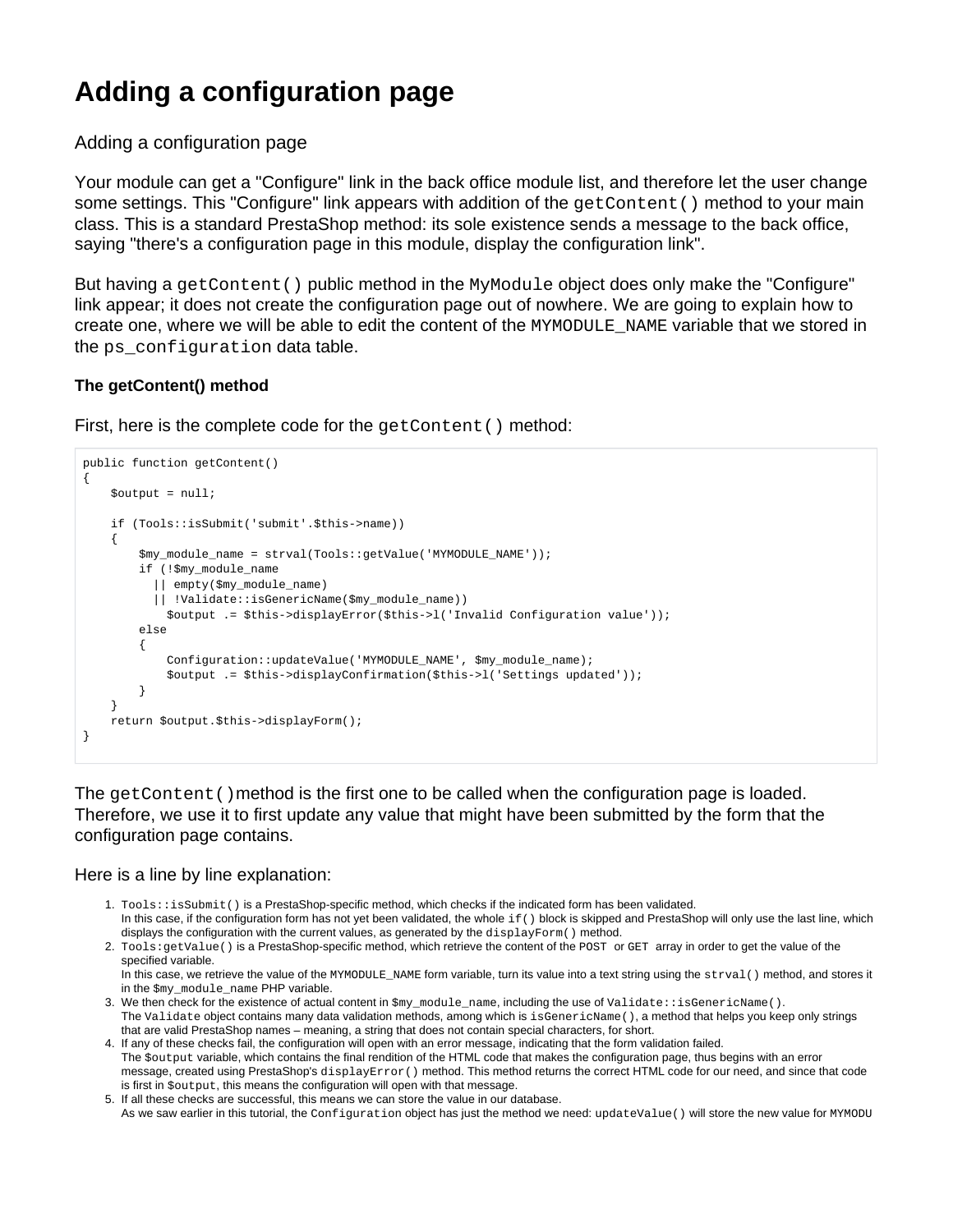LE\_NAME in the configuration data table.

To that, we add a friendly message to the user, indicating that the value has indeed been saved: we use PrestaShop's displayConfirmation() method to add that message as the first data in the \$output variable – and therefore, at the top of the page.

6. Finally, we use the custom displayForm() method (which we are going to create and explain in the next section) in order to add content to \$ou tput (whether the form was submitted or not), and return that content to the page. Note that we could have included the code for displayForm() right within getContent(), but chose to separate the two for readability and separation of concerns.

This form-validation code is nothing new for PHP developers, but uses some of the PrestaShop methods that you will very regularly use.

#### **Displaying the form**

The configuration form itself is displayed with the displayForm() method. Here is its code, which we are going to explain after the jump: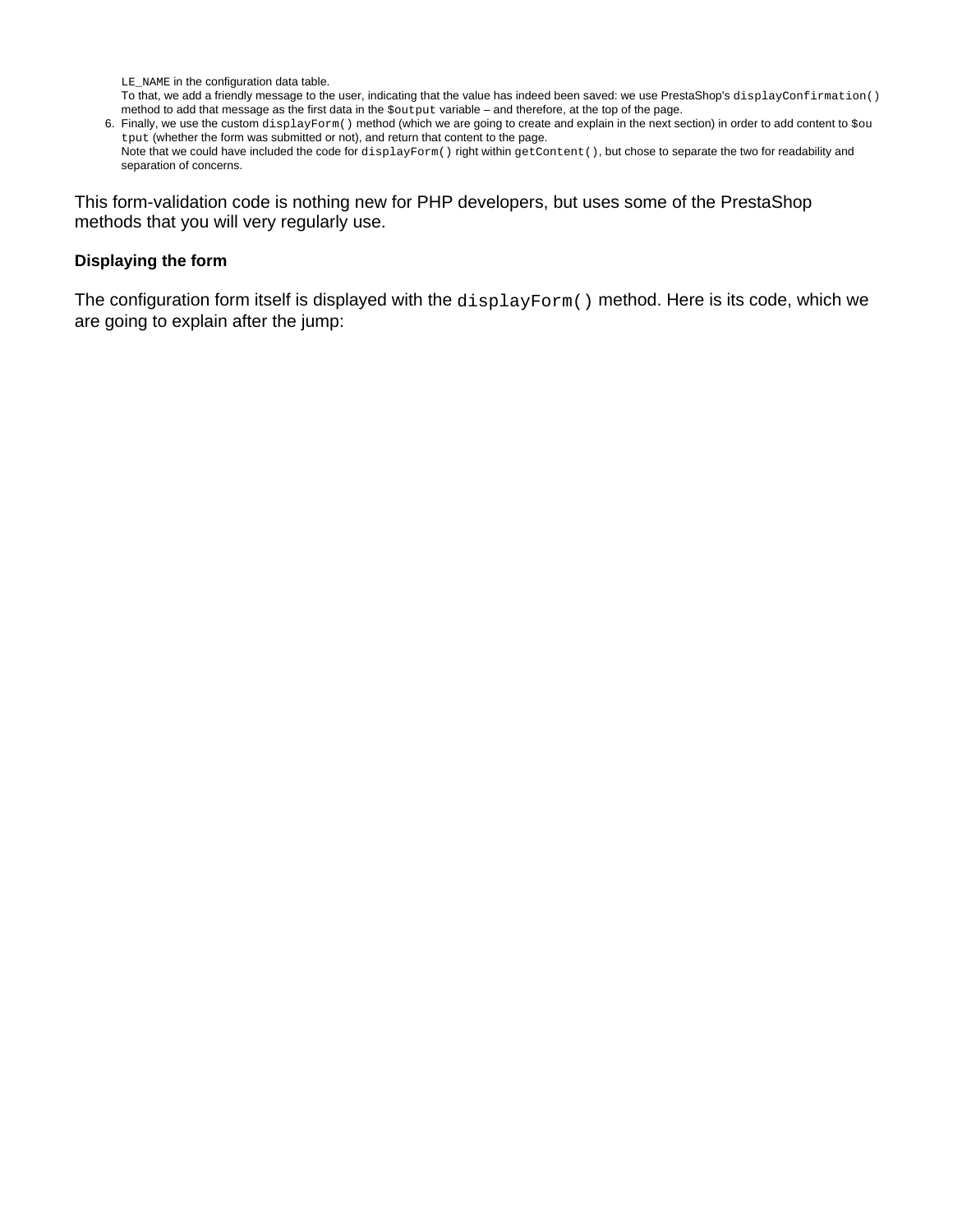```
public function displayForm()
{
     // Get default language
     $default_lang = (int)Configuration::get('PS_LANG_DEFAULT');
     // Init Fields form array
     $fields_form[0]['form'] = array(
         'legend' => array(
             'title' => $this->l('Settings'),
        \lambda.
         'input' => array(
             array(
                  'type' => 'text',
                 'label' => $this->l('Configuration value'),
                'name' => 'MYMODULE NAME',
                  'size' => 20,
                 'required' => true
\overline{\phantom{a}} ),
         'submit' => array(
            'title' => $this->l('Save'),
             'class' => 'btn btn-default pull-right'
        \lambda );
     $helper = new HelperForm();
     // Module, token and currentIndex
     $helper->module = $this;
     $helper->name_controller = $this->name;
     $helper->token = Tools::getAdminTokenLite('AdminModules');
     $helper->currentIndex = AdminController::$currentIndex.'&configure='.$this->name;
     // Language
     $helper->default_form_language = $default_lang;
     $helper->allow_employee_form_lang = $default_lang;
     // Title and toolbar
     $helper->title = $this->displayName;
     $helper->show_toolbar = true; // false -> remove toolbar
     $helper->toolbar_scroll = true; // yes - > Toolbar is always visible on the top of the screen.
     $helper->submit_action = 'submit'.$this->name;
     $helper->toolbar_btn = array(
         'save' =>
         array(
             'desc' => $this->l('Save'),
             'href' => AdminController::$currentIndex.'&configure='.$this->name.'&save'.$this->name.
             '&token='.Tools::getAdminTokenLite('AdminModules'),
        \lambda.
         'back' => array(
             'href' => AdminController::$currentIndex.'&token='.Tools::getAdminTokenLite('AdminModules'),
             'desc' => $this->l('Back to list')
         )
     );
     // Load current value
     $helper->fields_value['MYMODULE_NAME'] = Configuration::get('MYMODULE_NAME');
     return $helper->generateForm($fields_form);
}
```
While this might look like a huge block of code for a single value to change, this block actually uses some of PrestaShop's method to make it easier to build forms, most notably the HelperForm object.

**Diving in displayForm()**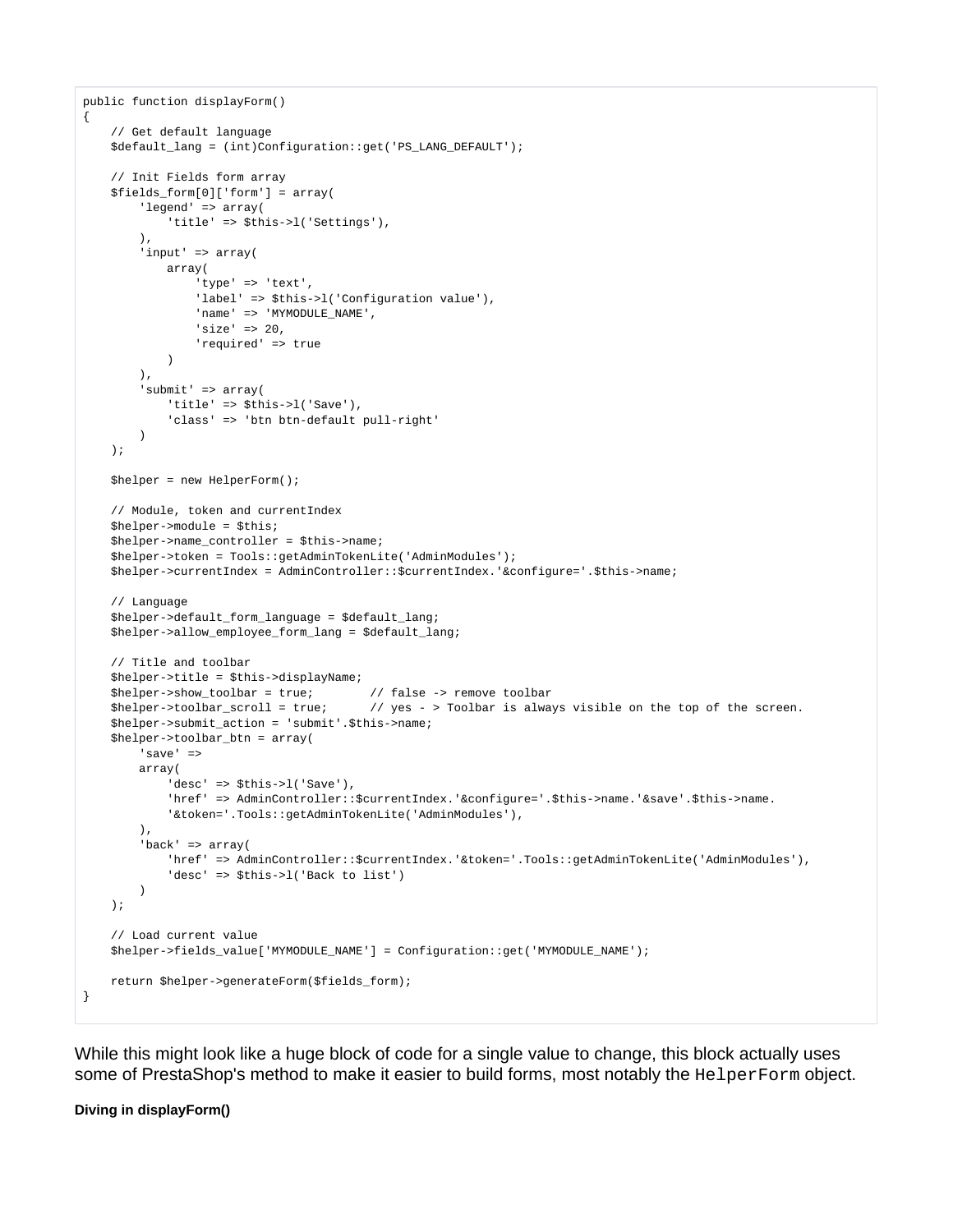Let's run down that method:

- 1. Using the Configuration::get() method, we retrieve the value of the currently chosen language ("PS\_LANG\_DEFAULT"). For security reasons, we cast the variable into an integer using (int).
- 2. In preparation for the generation of the form, we must build an array of the various titles, textfields and other form specifics.

To that end, we create the  $$fields$  form variable, which will contain a multidimensional array. Each of the arrays it features contains the detailed description of the tags the form must contain. From this variable, PrestaShop will render the HTML form as it is described.

In this example, we define three tags  $($  -  $\leq$   $\leq$   $\leq$   $\leq$   $\leq$   $\leq$   $\leq$   $\leq$   $\leq$   $\leq$   $\leq$   $\leq$   $\leq$   $\leq$   $\leq$   $\leq$   $\leq$   $\leq$   $\leq$   $\leq$   $\leq$   $\leq$   $\leq$   $\leq$   $\leq$   $\leq$   $\leq$   $\leq$   $\leq$   $\le$ using arrays. The format is quite easy to get: the legend and submit arrays simply contain the attributes to each tag, while the input contains as many <input> tags are needed, each being in turn an array which contains the necessary attributes. For instance:

```
'input' => array(
    array(
         'type' => 'text',
         'label' => $this->l('Configuration value'),
         'name' => 'MYMODULE_NAME',
         'size' => 20,
         'required' => true
    ))
```
...generates the following HTML tags:

```
<label>Configuration value </label>
<div class="margin-form">
  <input id="MYMODULE_NAME" class="" type="text" size="20" value="my friend" name="MYMODULE_NAME">
  <sup>*</sup>
<div class="clear"></div>
```
As you can see, PrestaShop is quite clever, and generates all the code that is needed to obtain a useful form.

Note that the value of the main array is actually retrieved later in the form generation code.

- 3. We then create an instance of the  $H$ elperForm class. This section of the code is explained in the next section of this chapter.
- 4. Once the HelperForm settings are all in place, we generate the form based on the content of the \$fields\_form variable.

#### **Using HelperForm**

HelperForm is one of the helper methods that were added with PrestaShop 1.5, along with HelperOp tions, HelperList, HelperView and HelperHelpAccess. They enable you to generate standard HTML elements for the back office as well as for module configuration pages.

You can get more information about Helper classes in the "Helpers" chapter of this developer guide, with a page dedicated to HelperForm.

Here is our sample code, as a reminder: